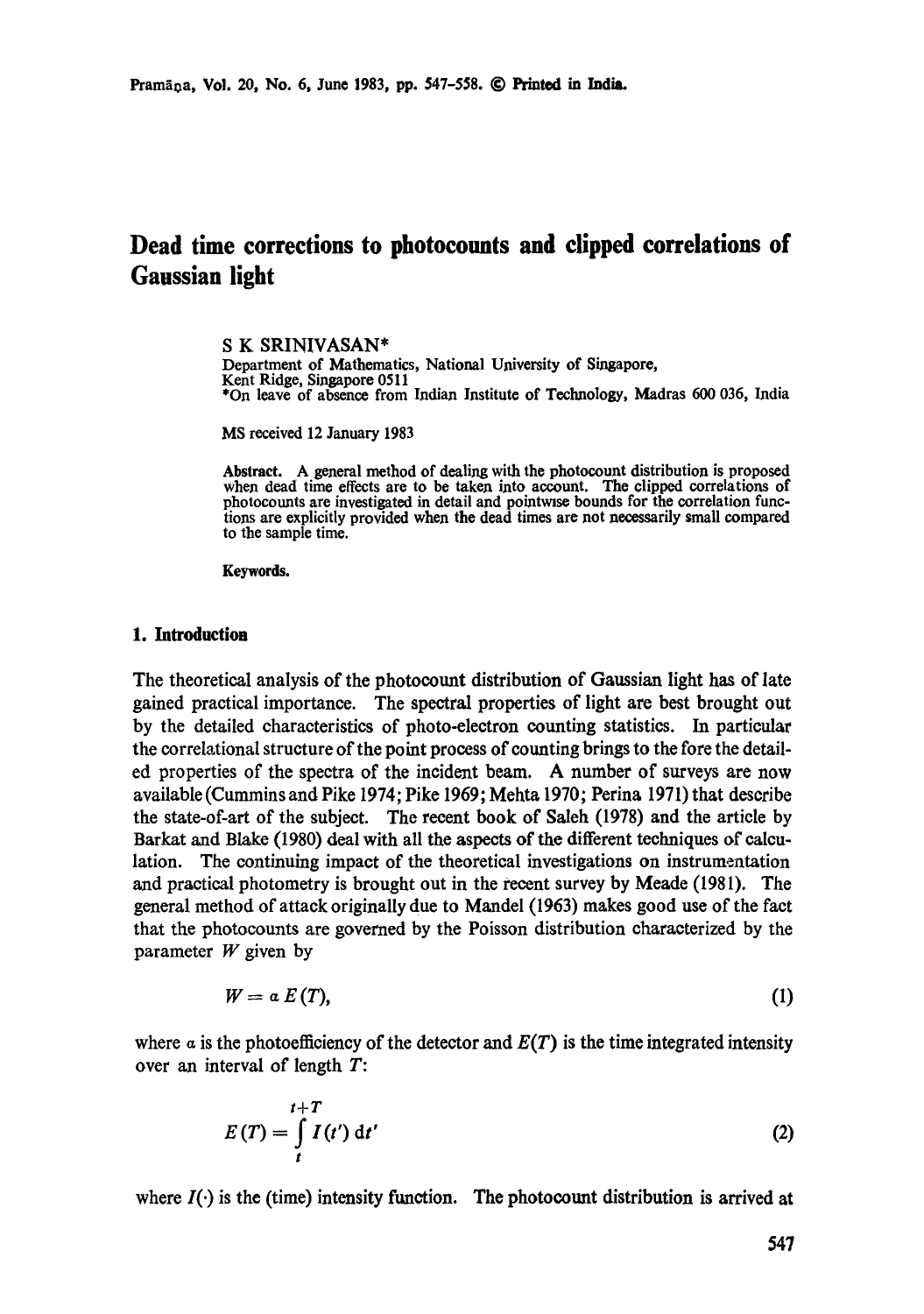by making an ensemble average of the Poisson distribution over  $E$ . For instance the one-fold generating function of the photocounts in an interval  $(t, t + T)$  defined by

$$
G_1(s, t, T) = \langle \exp - sw \rangle \tag{3}
$$

essentially brings out the main characteristics of the integrated intensity. On the other hand if we shift our emphasis on the correlational structure, we may have to resort to a more detailed description of the counting process. This is achieved by studying the *m*-fold generating function  $G_m$  ( $s_1$ ,  $t_1$ ,  $T_1$ ;  $s_2$ ,  $t_2$ ,  $T_2$ ; ...;  $s_m$ ,  $t_m$ ,  $T_m$ ) where

$$
G_m(s_1, t_1, T_1; s_2, t_2, T_2; \ldots; s_m, t_m, T_m) = \left\langle \exp - \sum_{i=1}^m s_i \int_{t_i}^{t_i + T_i} I(t) dt \right\rangle \tag{4}
$$

Of course the explicit evaluation of the m-fold generating function in a handy closed form expression is by itself exacting. For the Gaussian light beam having a Lorentzian profile, explicit expressions for  $G_1(s,t,T)$  and  $G_2(s_1,t_1,T; s_2,t_2,T)$  were provided by Bedard (1966); Jakeman and Pike (1968) and Jakeman (1970). Srinivasan and Sukavanam (1971, 1972, 1977) and Srinivasan (1974a) had outlined a general method of arriving at  $G_1(s,t,T)$  for light beams of fairly general spectral profiles. There were other attempts to obtain the general statistical characteristics by higher order photocount distribution particularly by Dialetis (1969) and Cantrell (1971). Srinivasan *et al* (1973) had indicated a general method of evaluating  $G_n$  for arbitrary intervals  $(t_1, t_1 + T_1)$ . While these developments can be considered to bring the state-of-art of photocounting statistics to a satisfactory culmination point, there is still an air of incompleteness from theoretical as well as experimental point of view in that the dead time effects are not taken into account. Viewed from a general angle inclusion of dead time in the type of analysis presented in the literature is fraught with difficulties. The dead time corrections to electron counters (with Poisson input) is treated extensively in the literature. When the input is a general renewal process, we obtain what is known in the literature (in probability) as censors and extensive results relating to the censors are also available (see for example the survey by Smith 1958). In the context of photo-electron statistics, De Lotto *et al* (1964) obtained corrections to the photon counting statistics. This was improved by Bedard (1967) who provided an explicit expression for the probability distribution of the number of photons detected in an arbitrary interval when the dead time is small compared to the duration of the time interval. Cantor and Teich (1975) had also discussed the corrections for various cases when dead time is small. The usefulness of these results is discussed in a recent paper by Mandel (1980). However the distribution of the photocounts for arbitrary  $a$  is a fairly open problem. More recently Srinivas (1981) has discussed the problem; however his results are expressed in the form of expected values not capable of being evaluated without recourse to the approximation mentioned above.

In earlier contributions Srinivasan (1975, 1978) had discussed the corrections that arise when dead times are of arbitrary duration. While an exact result was derived for the stationary rate of dead time corrected photocounts, the variance of the corrected counts could not be estimated to the same degree of accuracy; a lower bound for the variance was provided. In view of the recent advances in instrumentation techniques, it is necessary to see how the dead time corrections modify other characteristics of the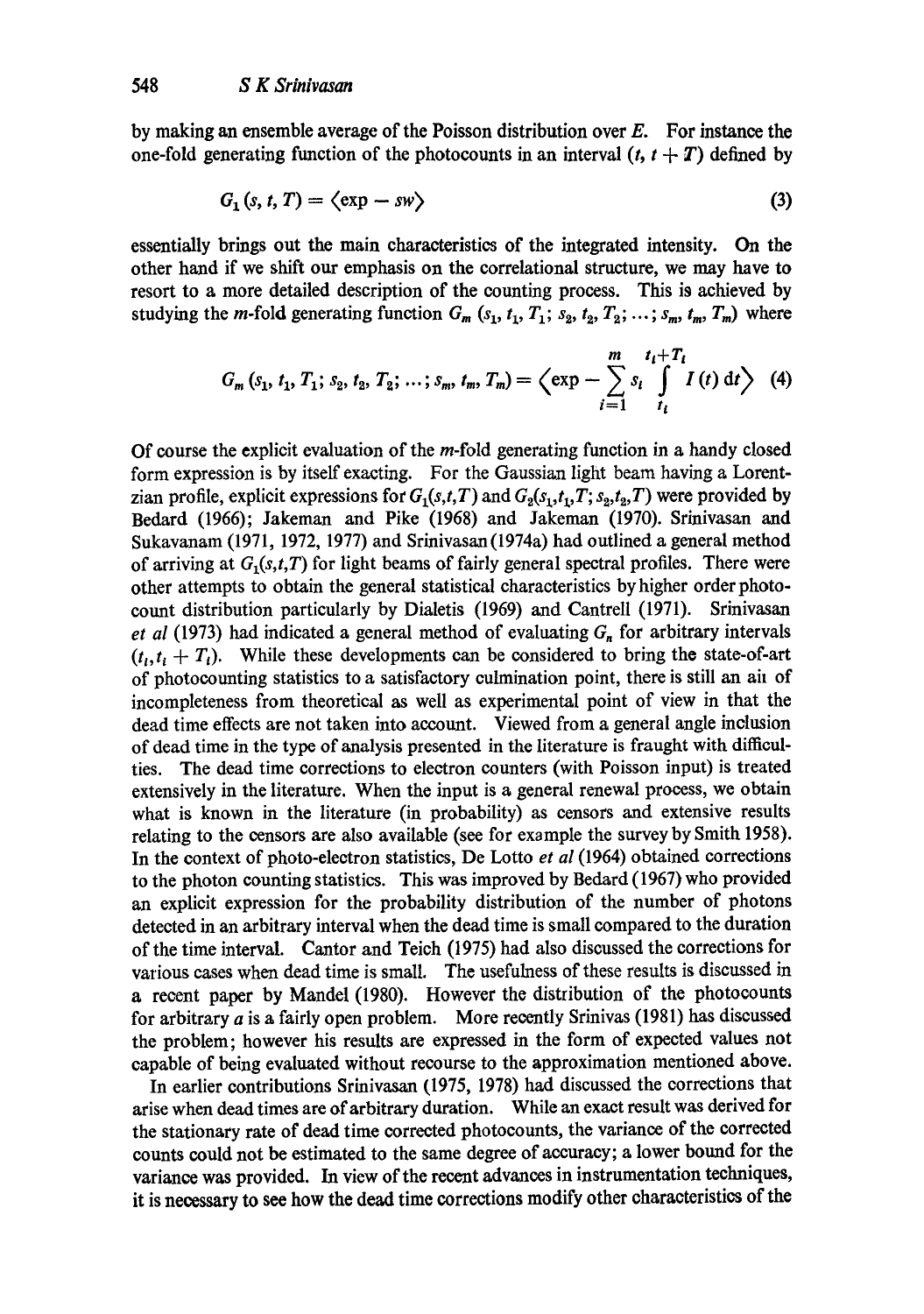photooounts. For instance the clipped correlation functions are extensively used in instrumentation. Jakeman *et al* (1971) had discussed this problem and provided corrections to clipped correlations of photoeounts when the dead time is small compared to the lengths of the time intervals during which the channels are open. In view of the difficult and intractable nature of the problem, dead time corrections were investigated only under this approximation (see for example Cantor and Teich 1975; Mandel 1980). In a more recent communication (Srinivasan and Singh 1981), the corrections to the double clipped correlations were provided. The object of this contribution is to present further results in the same direction.

The layout of the paper is as follows. In  $\S$  2 we formulate the problem in terms of the counting process and summarize the results. In  $\S$  3, we deal with the corrections to the clipped correlations that arise when one of the channels is dipped at level 0. In § 4, we deal with the situation when one of the channels is clipped at higher levels.

#### **2. Distribution of photocounts and dead time corrections**

At the outset we note that the photoeounts form a stationary point process on the time axis by virtue of the stationary Gaussian natme of the optical field. The point process is described by the family of probabilities  $p_m$  ( $n_1$ ,  $t_1$ ,  $T_1$ ;  $n_2$ ,  $t_2$ ,  $T_2$ ; ...;  $n_m$ ,  $t_m$ ,  $T_m$ ) corresponding  $n_i$  photocounts in the interval  $(t_i, t_i + T_i)$  (i= 1, 2,  $..., m$ ). If  $V(t)$  represents the analytic signal, then corresponding to a specified sample function  $V_s(t)$  of  $V(t)$ ,  $p_m$  is given by (see Mandel 1963)

$$
p_m (n_1, t_1, T_1; n_2, t_2, T_2; ...; n_m, t_m, T_m)
$$
  
= 
$$
\sum_{i=1}^m \left( \alpha \int_{t_1}^{t_1+T_i} I_s(t) dt \right)^{n_i} \left( \exp - \alpha \int_{t_1}^{t_1+T_i} I_s(t) dt \right) \Big| n_i!
$$
 (5)

where 
$$
I_s(t) = V_s^*(t) V_s(t)
$$
. (6)

Since  $V<sub>s</sub>(t)$  is the sample function of the optical field, an ensemble average over the right side of (5) leads to the final distribution of the number of photocounts. If  $g_m$  $(u_1, t_1, T_1; u_2, t_2, T_2; \ldots; u_m, t_m, T_m)$  is the generating function of the probabilities  $p_m$ defined by

$$
g_m (u_1, t_1, T_1; u_2, t_2, T_2; \dots; u_m, t_m, T_m)
$$
  
=  $\sum P_m (n_1, t_1, T_1; n_2, t_2, T_2; \dots; n_m, t_m, T_m)$   
 $u_1^{n_1} u_2^{n_2} \dots u_m^{n_m} (\vert u_i \vert < 1, i = 1, 2, \dots, m)$  (7)

then it follows that  $g_m$  is related to  $G_m$  (defined by 4), by

$$
g_m (u_1, t_1, T_1; u_2, t_2, T_2; ...; u_m, t_m, T_m)
$$
  
=  $G_m [a (u_1 - 1), t_1, T_1; a (u_2 - 1), t_2, T_2; ...; a (u_m - 1), t_m, T_m]. (8)$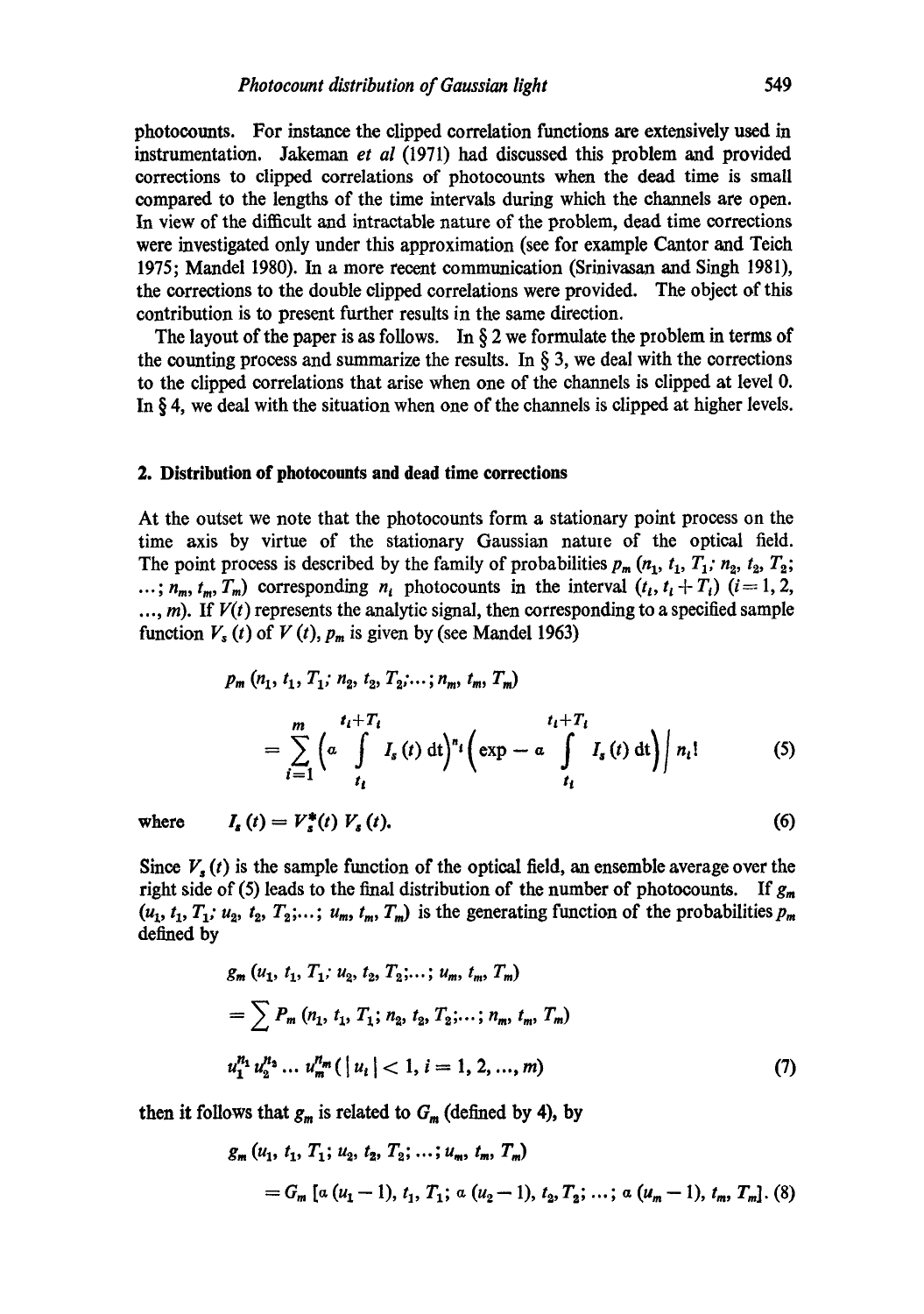Thus the many fold (counting) characteristics of the photocounts are best described by the sequence of generating function  $G_m$ .

If at this stage, we introduce a dead time or resolution time of the detector, the resulting counting process (censored process) assumes great importance from both theoretical and experimental point of view. We shall assume that the dead time is of duration  $a$  where  $a$  is fully determinate. We denote the resulting process\* of photocounts by  $N^{\mathbf{I}}(\tau)$ . Two of the main characteristics of the censored process  $N^{\mathbf{I}}(\tau)$  are  $f_a(\cdot)$  the stationary probability density function of the time interval between two successive counts and  $h_1^c(\cdot)$  the stationary conditional intensity function (or conditional product density of degree one) defined by (see Stinivasan 1974b)

$$
f_a(x) = \lim_{\Delta \, , \, \Delta' \to 0} \Pr \{ N^{\mathbf{I}} \left( t_0 + x, t_0 + x + \Delta \right) = 1
$$
  
>  $N^{\mathbf{I}} \left( t_0, t_0 + x \right) | N^{\mathbf{I}} \left( t_0 - \Delta', t_0 \right) = 1 \} / \Delta$  (9)

$$
h_1^c(x) = \lim_{\Delta_1, \Delta' \to 0} \Pr\{ N^I(t_0 + x, t_0 + x + \Delta) = 1 | N^I(t_0 - \Delta', t_0) = 1 \} / \Delta
$$
\n(10)

where for convenience we have used the notation  $N^I(a, b)$  to represent the number of dead time corrected photocounts in the interval  $(a, b)$ . At this juncture it must be specially noted that while censors are treated quite extensively for stationary renewal processes, few results are available for more general processes of the type we encounter here. For Gaussian beams, Srinivasan (1978) has obtained the following results

$$
\overline{F}_a(x) = \frac{1}{\overline{I}} \frac{\partial^2 G_2 \left(s_1, t_1, T_1; s_2, t_2, T_2\right)}{\partial s_1 \partial t_1} \tag{11}
$$

where the derivative on the right side is evaluated at the point  $s_1=0, s_2=1, t_1=t_0$ ,  $T_1=a, t_2=t_0+a, T_2=x-a$  and  $\overline{F}_a(x)$  is related to  $f_a(\cdot)$  by

$$
\overline{F}_a(x) = \int_x^\infty f_a(y) \, \mathrm{d}y. \tag{12}
$$

From the general theory of stationary point processes it follows that the stationary rate of dead time corrected photocounts is given by  $\beta_I \bar{I}$  where

$$
\beta_I = \int\limits_0^\infty \overline{F}_a(x) \, \mathrm{d}x \tag{13}
$$

There appears to be no way of obtaining  $h_1^c(\cdot)$ ; Srinivasan (1978) had obtained a (pointwise) lower bound for the same by replacing the event  $N^{\text{I}}$  ( $t_0 + x$ ,  $t_0 + x + \Delta$ )

<sup>\*</sup>We use the superscript I in conformity with the terminology in vogue in the literature on type I counters.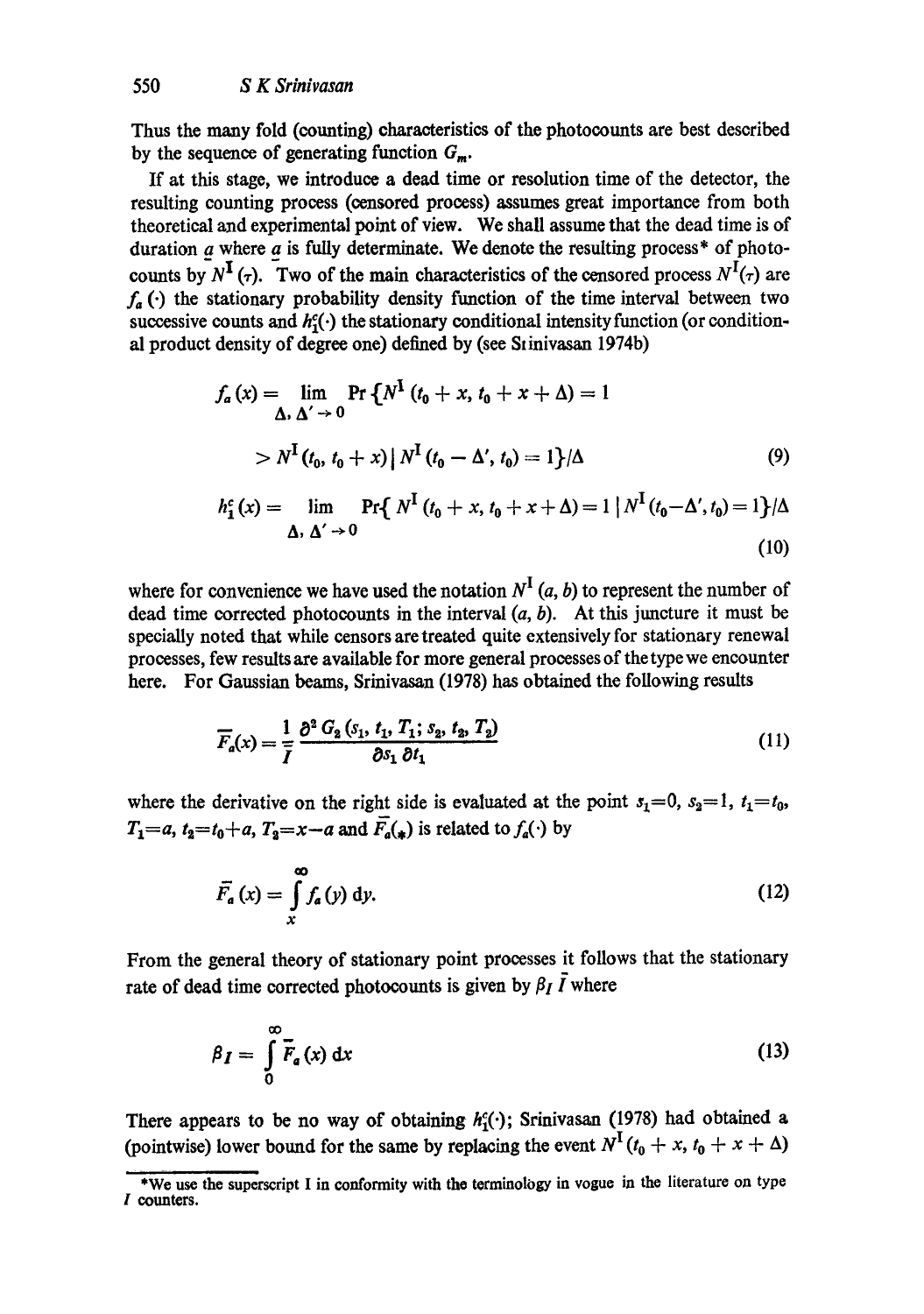$=1$  an appropriate event. Based on the lower bound for  $h_1^c()$  and equation (11) through (13) explicit formulae for the expected value of the corrected counts as well as a lower bound for the variance of the counts over an arbitrary interval were obtained. These results were extended to cover the case when dead times corresponding to different counts are independent and identically distributed. We now proceed to the corrections that arise when we deal with clipped correlation counts.

#### **3. Single clipped correlation functions**

We consider the experimental set-up when two independent counters are arranged to record the number of photons in the time intervals  $(0,T)$  and  $(t, t + T)$  where  $t > T$ so that the two time intervals do not overlap. We shall also use the superscript I to denote the dead time corrected counts. In the photodetectors, the dead time  $a$  has the significance that it stands for the resolution time so that arrivals of photons if any during the dead time will not be counted. However there can be  $a$  fictitious counter whose dead time gets prolonged by a period equal to  $a$  (measured from the epoch of its arrival). Such counters are known as type II counters and since we shall make frequent use of such a process in obtaining bounds, we reserve the superscript II to denote the counts corresponding to such a censored process. Two types of clipped correlation functions are studied in the literature (see Jakeman *et al* 1971) corresponding to the situation when the photocounts in one or both of the channels  $(0, T)$  (t,  $t + T$ ) are clipped at certain levels. These can be described by the functions  $C_1(a, k, t)$  (a = 1, 2) and  $C_2(k, k', t)$  defined by

$$
C_1 (1, k, t) = E [N_k (0, T) N (t, t + T)], \qquad (14)
$$

$$
C_1(2, k, t) = E[N(0, T) N_k(t, t + T)],
$$
\n(15)

$$
C_2 (k, k', t) = E [N_k (0, T) N_{k'} (t, t + T)], \qquad (16)
$$

where 
$$
N_k(t, t + T) = 1
$$
 if  $N(t, t + T) > k = 0$  otherwise. (17)

The dead time corrected clipped correlation functions will be distinguished from the corresponding uncorrected ones by a superscript D. In this section we deal with the functions that arise when clipping is done at the lowest level  $(k = 0)$ .

We first proceed to obtain a lower bound for  $C_1^D$  (1, 0, t). From the definition it follows

$$
C_1^D(1, 0, t) = \sum_{m=0}^{\infty} m \Pr \{ N^I(0, T] \geq 1, N^I(t, t + T] = m \}.
$$
 (18)

The right side of (18) cannot be easily estimated unless we spell out the epochs at which the various photons are detected in the channel  $(t, t + T)$ , a procedure which leads to the expectation value of an unwieldy expression. Hence it is prudent to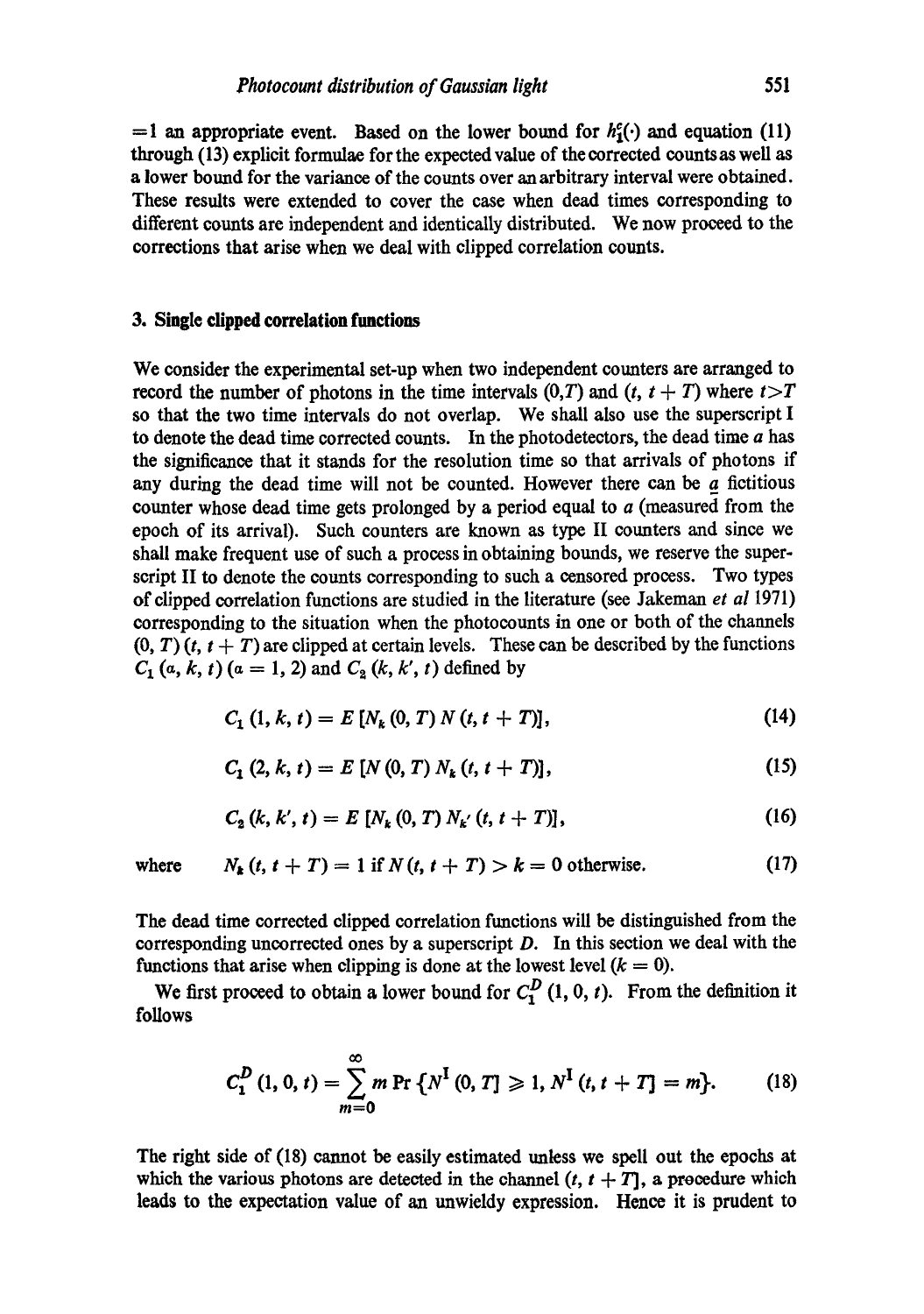replace the event  $N^{\text{I}}(t, t + T) = m$  by  $N^{\text{II}}(t, t + T) = m$  which in turn provides a lower bound. Thus we have

$$
C_1^D(1,0,t) \geqslant \sum m \Pr \left\{ N^{\text{I}}(0,T) \right\} \geqslant 1, N^{\text{II}}(t,t+T] = m \}. \tag{19}
$$

The probability occurring on the right side of (19) can be written down for a specified sample path of the amplitude. We let  $I(\cdot)$  denote the corresponding intensity funtion; then since the detector that detects the photons in the time interval is open at the beginning of the interval  $[0, T]$ , we have

$$
\Pr\left\{N^{\mathrm{I}}\left(0,T\right)\geqslant 1\right\}_{V(\cdot)}{}^*=\int\limits_{0}^{T}\left[\exp\,-\int\limits_{0}^{u}I\left(\tau\right)\mathrm{d}\tau\right]I\left(u\right)\mathrm{d}u\qquad \qquad (20)
$$

Next we note that the ' event'  $N^{\text{II}}(t, t + T) = m$  is independent of the ' event'  $N^{\mathbf{I}}(0, T) \geq 1$  for a specified sample path of  $V(\cdot)$  in as much as t is greater than T which in turn is usually of the order of several times  $a$ , the duration of the dead time. Thus we have

$$
\sum_{m} m \Pr \{ N^{I} (0, T] \geq 1, N^{II} (t, t + T] = m \}_{V(\cdot)}
$$
  
=  $\Pr \{ N^{I} (0, T) \geq 1 \}_{V(\cdot)} E \{ N^{II} (t, t + T] \}_{V(\cdot)}.$  (21)

The conditional expected value of the censored photocounts in the interval [0, T] can be expressed in terms of the unconditioned intensity function  $h_1(\cdot)$  where

$$
h_1(v) = \lim_{\Delta \to 0} \Pr \left\{ N^{\Pi} (v, v + \Delta) = 1 \right\} \gamma_{(1)} / \Delta; \tag{22}
$$

$$
E\left\{N^{II}\left(t, t+T\right]\right\}_{V(\cdot)} = \int\limits_{t}^{t+T} h_1\left(v\right) \mathrm{d}v. \tag{23}
$$

An expression for  $h_1(v)$  is obtained by arguing that in order that a photocount may be detected at the epoch  $v$ , it is necessary that no photon arrives in the interval  $(v-a, v)$ . Moreover since the counter is open only in the interval  $(t, t + T)$ , it is sufficient that the left hand end of the interval is t whenever  $v - a$  is less than t. Thus we have for  $T < t \le v \le t + T$ ,

$$
h_1(v) = \exp\Big[-\int_{\max\{v-a,\ t\}}^v I(\xi) d\xi\Big] I(v) \tag{24}
$$

<sup>\*</sup>We use the subscript  $V(\cdot)$  to the braces under probability to signify that the probability in question is a conditional one.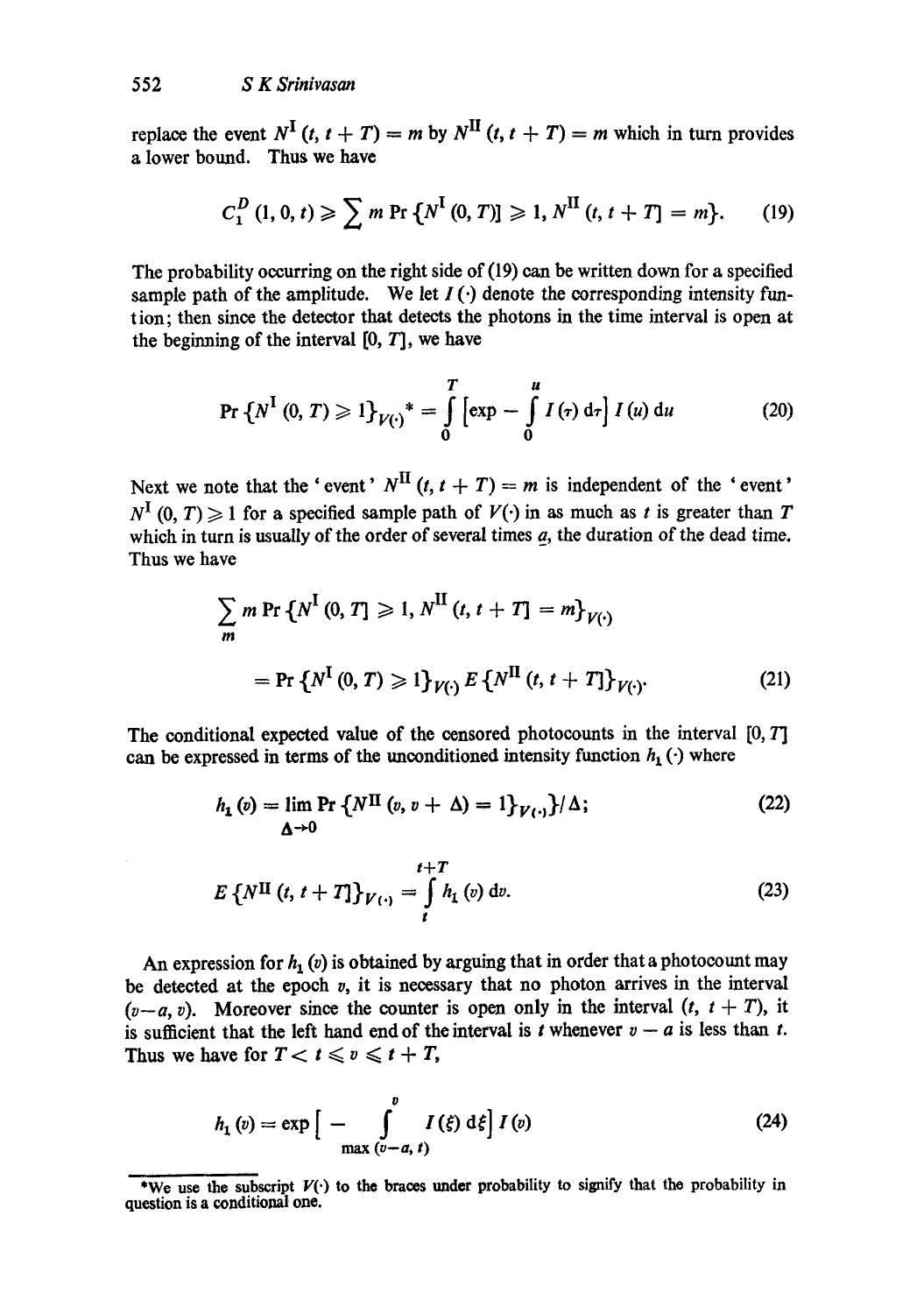Combining (21), (23) and (24) and taking expectation over all the sample paths of  $V(\cdot)$ , we have

$$
\sum_{m} m \Pr \{ N^{I}(0, T) \geq 1, N^{II}(t, t + T) = m \}
$$
  

$$
= \Big\langle \int_{0}^{T} \left[ exp - \int_{0}^{u} I(r) dr \right] I(u) du \int_{t}^{t+T} I(v)
$$
  

$$
\left[ exp - \int_{\max\left(v-a, t\right)}^{v} I(\xi) d\xi \right] dv \Big\rangle.
$$
 (25)

Splitting the range of integration over  $v$ , we find

 $T \t t+T$  *u* 

 $J_1 = \int du \int \langle e x p - \int I(r) d\tau | I(u) \rangle$ 

$$
\sum_{m=0}^{\infty} m \Pr \left\{ N^{\text{I}}(0, T) \geq 1, N^{\text{II}}(t, t + T) = m \right\} = J_1 + J_2, \tag{26}
$$

where

$$
\left[\exp\left(-\int_{v-a}^{v} I\left(\xi\right) d\xi\right] I\left(v\right)\right) dv
$$
\n
$$
\left[\exp\left(-\int_{v-a}^{v} I\left(\xi\right) d\xi\right] I\left(v\right)\right) dv
$$
\n(27)

$$
J_2 = \int_0^v du \int_t^v \left\langle \left[ \exp - \int_0^v I(r) \, d\tau \right] I(u) \right\rangle
$$

$$
\left[ \exp - \int_t^v I(\xi) \, d\xi \right] I(v) \right\rangle dv. \tag{28}
$$

The integrands of  $J_1$  and  $J_2$  can be identified as the deriative of  $G_2$  at appropriate points. Thus we have

$$
J_1 + J_2 = \int_0^T du \int_t^{t+T} \rho_2(u, v, a, t) dv,
$$
 (29)

where 
$$
\rho_2(u, v, a, t) = \frac{\partial^4 G_2(s_1, t_1, T_1; s_2, t_2, T_2)}{\partial s_1 \partial s_2 \partial T_1 \partial T_2},
$$
 (30)

where the derivative is evaluated at the point  $s_1 = 1$ ,  $s_2 = 1$ ,  $t_1 = 0$ ,  $T_1 = u$ ,  $t_2 = v - a$ ,  $T_2 = a$  if  $t + a < u < t + T$ ; if u lies in the interval  $(t, t + a)$ , the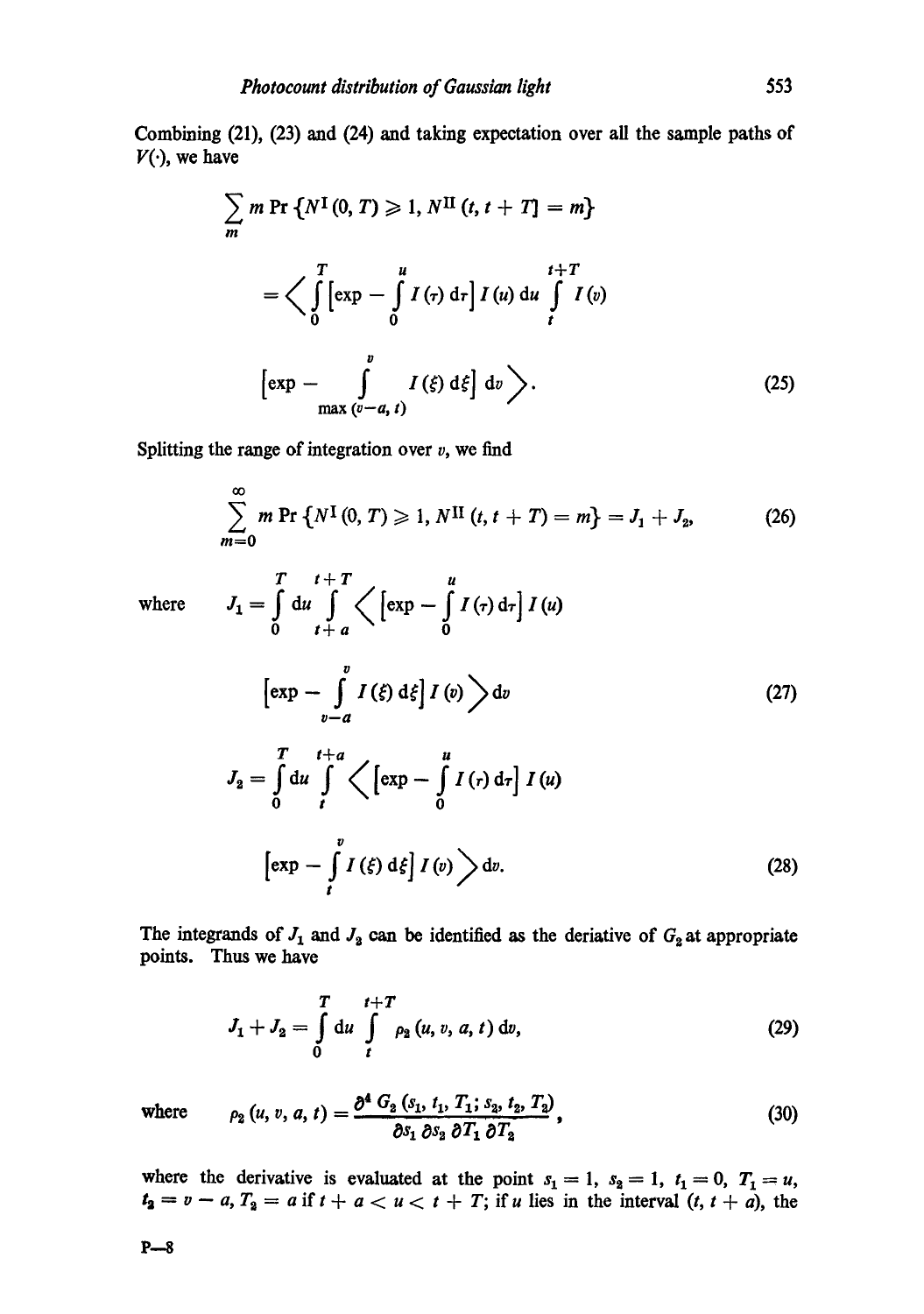derivative is evaluated at the point  $s_1 = 1$ ,  $s_2 = 1$ ,  $t_1 = 0$ ,  $T_1 = u$ ,  $t_2 = t$ ,  $T_2 = v - t$ . An explicit expression for  $G_2$  is available in the literature (see Srinivasan *et al* 1973) for beams with a Lorentzian spectral profile:

$$
G_2(s_1, t_1, T_1; s_2, t_2, T_2) = g_1(T_1) g_2(T_2) [\exp - \Gamma (T_1 + T_2)].
$$
  

$$
- \frac{1}{4} \left( \frac{\Gamma}{p_1} - \frac{p_1}{\Gamma} \right) \left( \frac{\Gamma}{p_2} - \frac{p_2}{\Gamma} \right) \sinh p_1 T_1 \sinh p_2 T_2
$$
  

$$
\exp \left\{ \Gamma \left[ (T_1 - T_2) + 2 (t_1 - t_2) \right] \right\},
$$
 (31)

$$
g_{i}(T) = \cosh p_{i} T + \frac{1}{2} \left( \frac{\Gamma}{p_{i}} + \frac{p_{i}}{\Gamma} \right) \sinh p_{i} T.
$$
 (32)

$$
p_i^2 = \Gamma^2 + 2\Gamma \langle I \rangle s_i. \tag{33}
$$

Thus (19) taken along with (26) through (33) provides a lower bound for  $C_1^D$  (1, t, 0).

We next proceed to provide an upper bound. One bound is obviously  $C_1$  (1, 0, t); however we would like to provide a better one. We observe from direct arguments

$$
C_1^D(1, 0, t) = \sum_{m=0}^{\infty} m \text{Pr} \left\{ N^I(t, t+T) = m \right\}
$$
  
- 
$$
\sum_{m=0}^{\infty} m \text{Pr} \left\{ N^I(t, t+T) = m, N^I(0, T) < 1 \right\}. \tag{34}
$$

The first term on the right side represents the expected value of the dead time corrected photocounts in the interval  $(t, t + T)$  and hence equals  $\beta_{r}$ ,  $\overline{I}T$  where  $\beta_{r}$  is given by (13). Hence we can obtain an upper bound of  $C_{\tau}^{D}$  (1, 0, t) by simply replacing  $N^{\text{I}}(t, t+T)$  by  $N^{\text{II}}(t, t+T)^*$  in (34). Thus, using the same type of arguments as before, we have

$$
\sum_{m=0}^{\infty} m \text{Pr} \{ N^{I}(t, t + T) = m, N^{I}(0, T) < 1 \}
$$
  
> 
$$
\sum_{m=0}^{\infty} m \text{Pr} \{ N^{II}(t, t + T), N(0, T) = 0 \}
$$
  
= 
$$
\left\langle \left[ \exp - \int_{0}^{T} I(\xi) d\xi \right] \int_{t}^{t+T} \left[ \exp - \int_{\max(t, \theta - a)}^{V} I(\tau) d\tau \right] \right\}
$$
  

$$
I(v) dv \right\rangle.
$$
 (35)

<sup>\*</sup>It is to be noted that since the detector is open only in the interval  $(0, T)$ ,  $N^{\text{I}}(0, T) = 0$  and  $N(0, T) = 0$  represent the same event.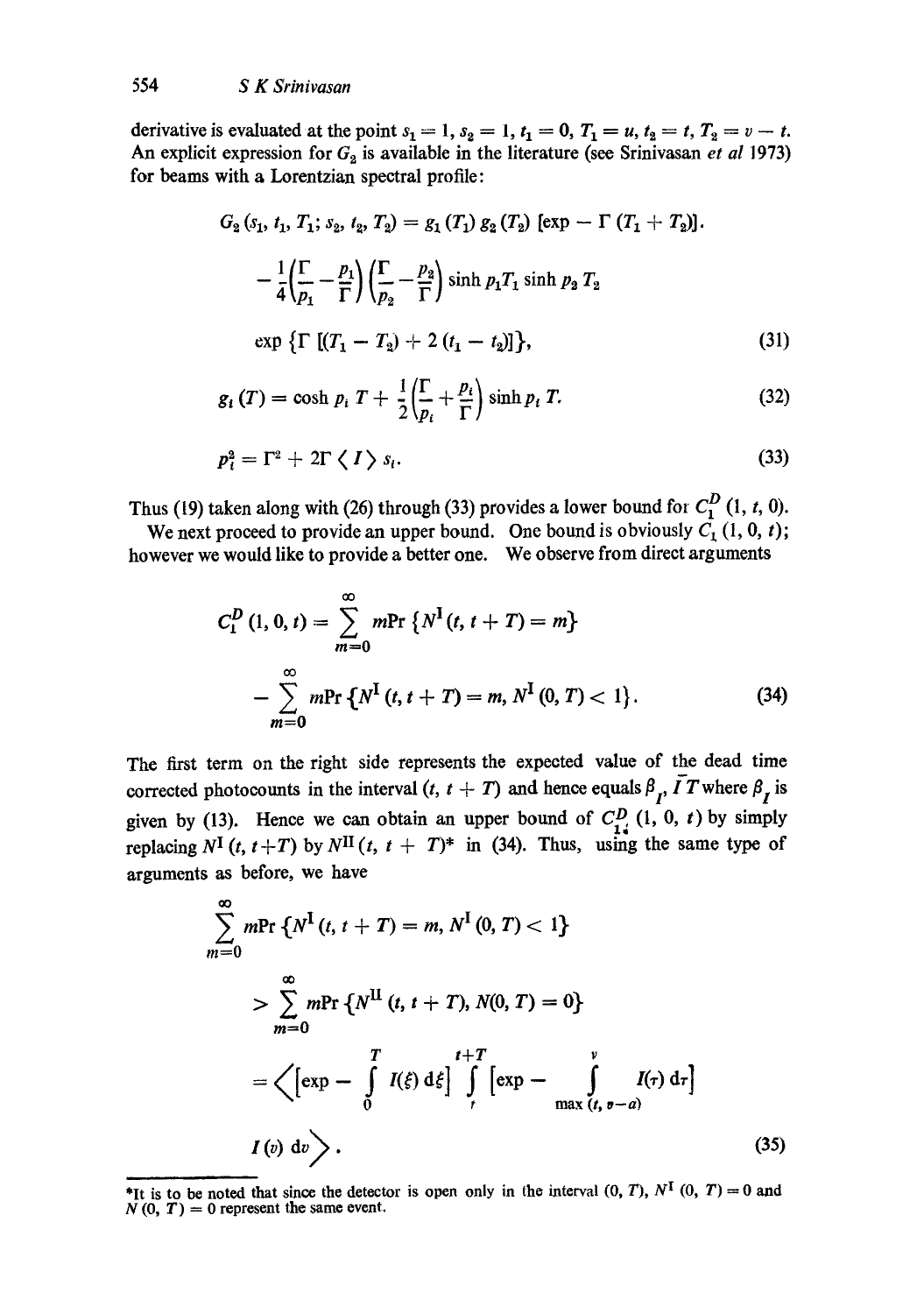Thus we can define  $\rho_2$  (v, a, t) by

$$
\rho_2(v, a, t) = -\frac{\partial^2 G_2(s_1, t_1, T_1; s_2, t_2, T_2)}{\partial s_2 T_2},
$$
\n(36)

where the derivative is evaluated at the point  $s_1 = 1$ ,  $t_1 = 0$ ,  $T_1 = T$ ,  $s_2 = 1$ ,  $t_2=v-a$ ,  $T_2=a$  for  $t+a < v \leqslant t+T$  and at the point  $s_1=1$ ,  $t_1=0$ ,  $T_1 = T$ ,  $s_2 = 1$ ,  $t_2 = t$ ,  $T_2 = v - t$  for  $t \le v \le t + a$ ; then we have the final result

$$
C_1^D(1, 0, t) \leq \bar{I} \beta T - \int\limits_t^{t+T} \rho_2(v, a, t) dv
$$
 (37)

Next we look at the dual problem when channel 2 is dipped at level 0. The dipped correlation function

$$
C_1^D(2, 0, t) = \sum_m \Pr \{ N^I(0, T) = m, N^I(t, t+T) > 0 \} m.
$$
 (38)

Replacing the event  $N^{\text{I}}$  (0, *T*) = *m* by the event  $N^{\text{II}}$  (0, *T*) = *m* and proceeding as before, we finally obtain

$$
C_1^D(2, 0, t) \geqslant \sum_m \Pr\left\{N^{II}(0, T) = m, N^I(t, t+T) > 0\right\} m
$$
  
= 
$$
\int_0^T du \int_t^T \rho_3(u, v, a, t) dv,
$$
 (39)

where  $\rho_3(u, v, a, t)$  is given by

$$
\rho_{3}(u, v, a, t) = \frac{\partial^{4} G_{2}(s_{1}, t_{1}, T_{1}; s_{2}, t_{2}, T_{2})}{\partial s_{1} \partial s_{2} \partial T_{1} \partial T_{2}},
$$
\n(40)

where the derivative is evaluated at the point  $s_1 = s_2 = 1$ ,  $t_1 = u - a$ ,  $T_1 = a$ ,  $t_2 = t$ ,  $T_2 = v - t$  if u lies in the interval  $(a, T)$ ; on the other hand if u lies in the interval (0, a), the derivative is evaluated at the point  $s_1 = s_2 = 1$ ,  $t_1 = 0$ ,  $T_1 = u$ ,  $t_2 = t$ ,  $T_2 = v - t$ .

To obtain an upper bound, we rewrite the right side of (37) as

$$
C_1^D(2, 0, t) = \sum_m \Pr \{ N^I(0, T) = m \} m
$$
  
-  $\sum \Pr \{ N^I(0, T) = m, N^I(t, t+T) = 0 \} m.$  (41)

Usingthe independent behaviour of the detectors corresponding to the two channels,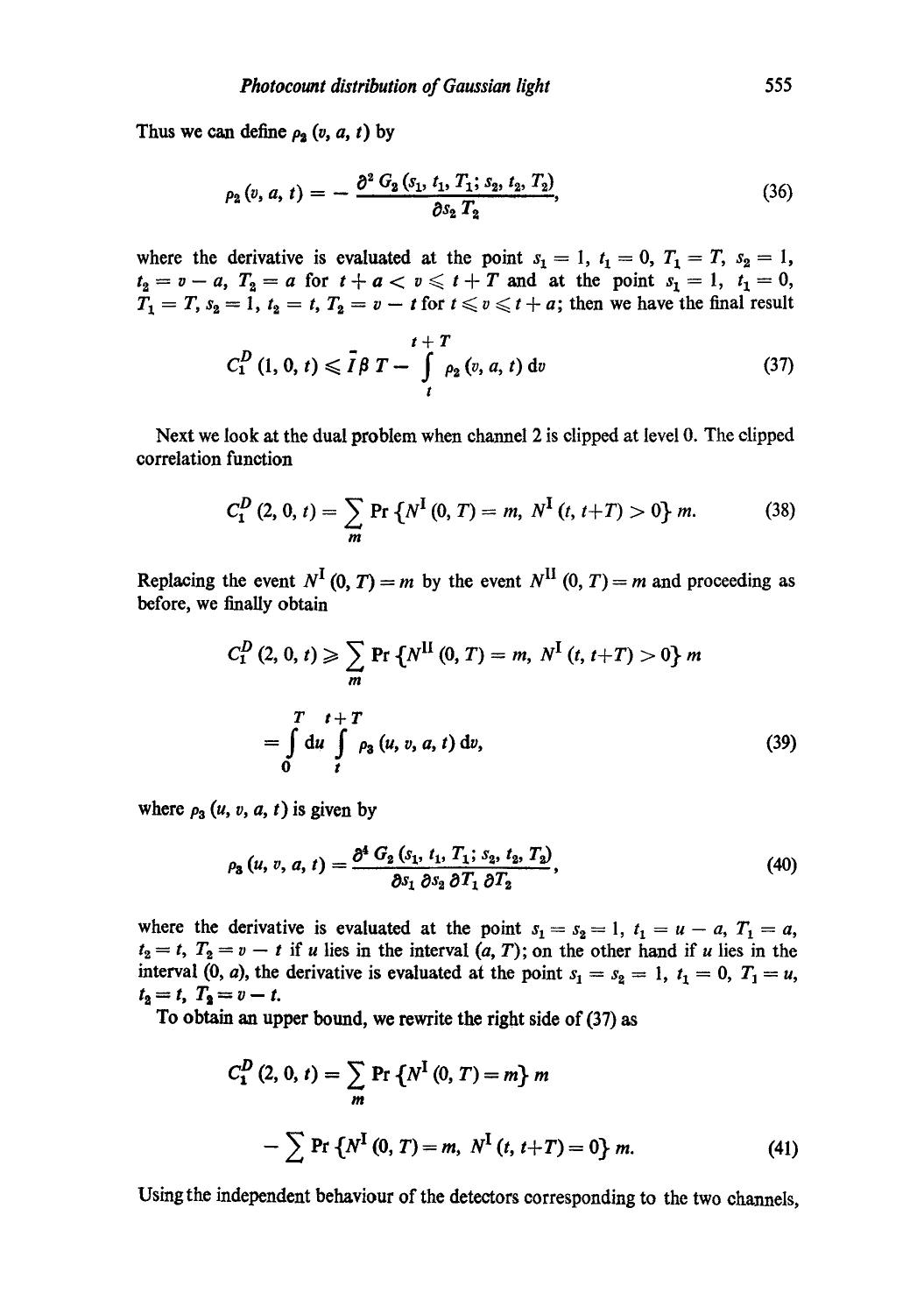we replace the event  $N^{\text{I}}(0, T) = m$  by  $N^{\text{II}}(0, T) = m$  in the second term thus obtaining an upper bound:

$$
C_1^D(2, 0, t) \leq \beta_I \overline{I}T - \int_0^T \left\langle \left[\exp - \int_t^{t+T} I(\xi) d\xi\right] \right.
$$
  

$$
\left[\exp - \int_{\max(0, u-a)}^u I(\tau) d\tau \right] I(u) \right\rangle du
$$
  

$$
= \beta_I \overline{I}T - \int_0^T \rho_4(u, a, t) du,
$$
 (42)

where  $\rho_4$   $(u, a, t)$  is given by

$$
\rho_4(u, a, t) = -\frac{\partial^2 G_2(s_1, t_1, T_1; s_2, t_2, T_2)}{\partial s_1 \, \partial T_1}, \qquad (43)
$$

where the derivative of  $G_2$  is evaluated at the point  $s_1 = 1, s_2 = 1, t_1 = u - a$ ,  $T_1 = a, t_2 = t, T_2 = T$  if  $a < u \leq T$ ; if u lies in the interval [0, a], the derivative is evaluated at the point  $s_1 = 1$ ,  $s_2 = 1$ ,  $t_1 = 0$ ,  $T_1 = u$ ,  $t_2 = t$ ,  $T_2 = T$ .

#### **4. Clipping at higher levels**

So far we have dealt with the clipped correlation functions when one of the channels is clipped at zero level. The same technique can be used when clipping is effected at a higher level. For instance when clipping of channel 1 is effected at level 1, we have

$$
C_1^D(1, 1, t) = \sum_m \Pr\left\{N^I(0, T) \ge 2, N^I(t, t + T) = m\right\} m,
$$
  
or 
$$
C_1^D(1, 1, t) \ge \sum_m \Pr\left\{N^I(0, T) \ge 2, N^{II}(t, t + T) = m\right\} m.
$$
 (44)

The right side of inequality (44) can be evaluated explicitly. In view of the similarity of arguments, we skip the derivation and give the final result:

$$
C_1^D(1, 1, t) \geqslant \int\limits_0^{T-a} du \int\limits_{u+a}^{T} dv \int\limits_t^{t+T} \rho_1^2(u, v, w, a, t) dw,
$$
 (45)

where  $\rho_1^2(u, v, w, a, t)$  is given by

$$
\rho_1^2(u, v, w, a, t) = -\frac{\partial^6 G_3(s_1, t_1, T_1; s_2, t_2, T_2; s_3, t_3, T_3)}{\partial s_1 \partial s_2 \partial s_3 \partial T_1 \partial T_2 \partial T_3},\tag{46}
$$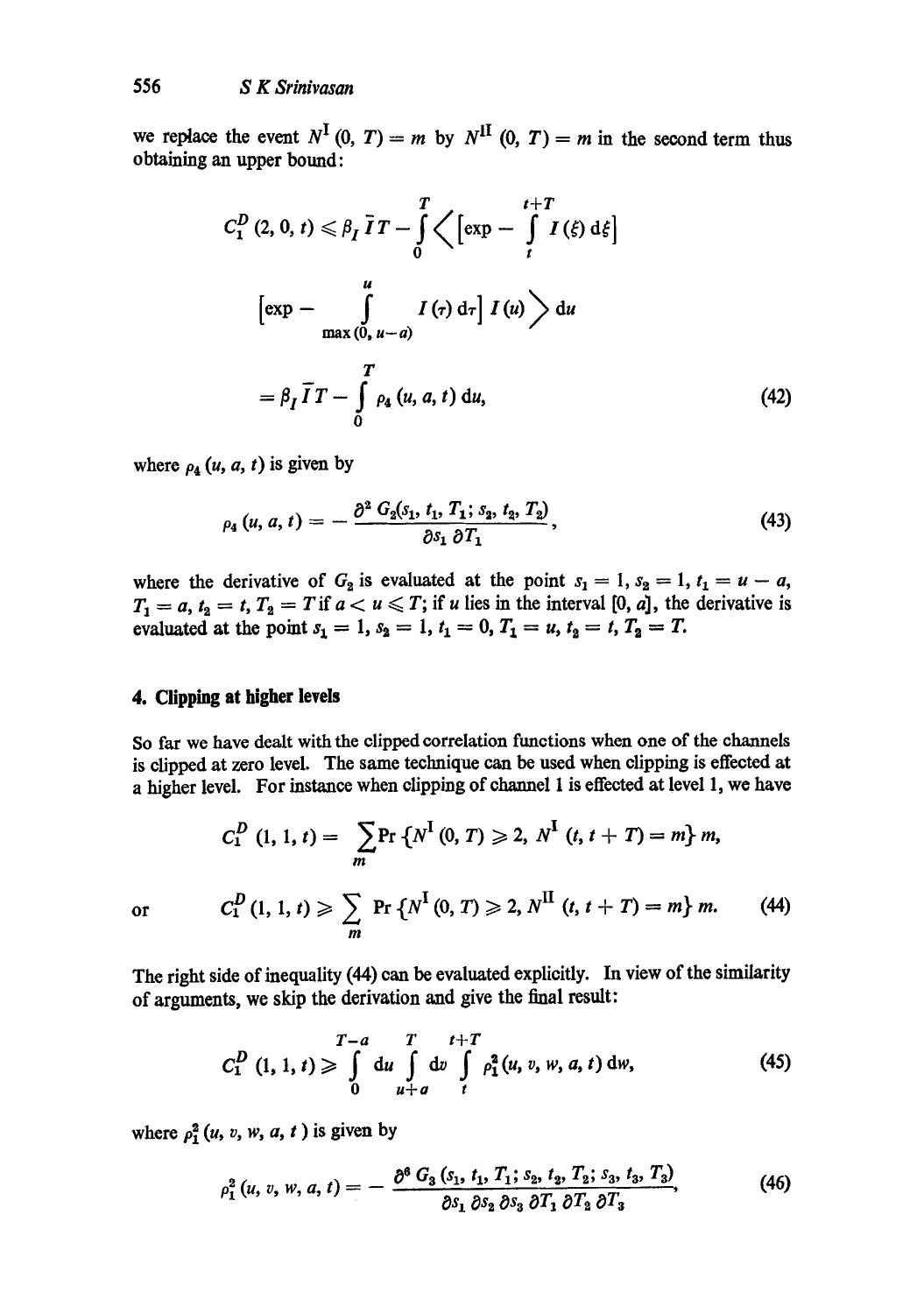where the derivative is evaluated at the point  $s_1 = s_2 = s_3 = 1$ ,  $t_1 = 0$ ,  $T_1 = u$ ,  $t_2 = u + a$ ,  $T_2 = v - u - a$ ,  $t_3 = w - a$ ,  $T_3 = a$  if w lies in the interval  $(t + a)$ ,  $t + T$ ; if w lies in the interval  $(t, t + a)$ , the derivative is evaluated at the point  $s_1 = s_2 = s_3 = 1, t_1 = 0, T_1 = u, t_2 = u + a, T_2 = v - u - a, t_3 = t, T_3 = w - t.$ Thus the bound can be explicitly calculated if we have an explicit expression for  $G_3$ . An expression for  $G<sub>3</sub>$  for Lorentzian profile has been derived by Srinivasan and Gururajan (1981) in the context of certain two-valued processes associated with a doubly-stochastic Poisson process:

$$
1/G_3 (s_1, t_1, T_1; s_2, t_2, T_2; s_3, t_3, T_3)
$$
  
=  $g_1 (T_1) g_2 (T_2) g_3 (T_3) - L_{12} (p_1, p_2) - L_{23} (p_2, p_3)$   
-  $L_{31} (p_3, p_1) - M (p_1) M (p_2) M (p_3),$  (47)

where g, and  $p_i$  are respectively defined by (32) and (33) and M and  $L_{ij}$  are given by

$$
L_{ij} (p_i, p_j) = 2 M (p_i) M (p_j) \exp [\Gamma (T_i - T_j) + 2 \Gamma (t_i - t_j)] \qquad (48)
$$

$$
M(p_i) = \frac{1}{2} \left( \frac{\Gamma}{p_i} - \frac{p_i}{\Gamma} \right) \sinh p_i \ T_i.
$$
 (49)

Thus (45) taken with (46) through (49) provides an explicit lower bound for  $C_1^D$  (1, 1, t).

We finally state without proof the inequality expressing an upper bound for  $C_1^D$  (1, 1, t):

$$
C_{1}^{D}(1, 1, t) \leq \beta^{I} \overline{I}T - \int_{t}^{t+T} \rho_{2}(v, a, t) dv - \int_{t}^{t+T} \int_{0}^{T-a} \rho_{5}(u, v, a, t) du
$$
  
- 
$$
\int_{t}^{t+T} \int_{T-a}^{T} \rho_{6}(u, v, a, t) du,
$$
 (50)

where  $\rho_5$  is given by

$$
\rho_5(u, v, a, t) = \frac{\partial^4 G_3(s_1, t_1, T_1; s_2, t_2, T_2; s_3, t_3, T_3)}{\partial s_1 \partial s_3 \partial T_1 \partial T_3},
$$
\n(51)

where the derivative is evaluated at the point  $s_1 = s_2 = s_3 = 1, t_1 = 0, T_1 = u$ ,  $t_2 = u + a$ ,  $T_2 = T - u - a$ ,  $t_3 = v - a$ ,  $T_3 = a$  if u lies in the interval  $(t + a, t + T)$ ; if u lies in the interval  $(t, t + a)$  the derivative is evaluated at the point  $s_1 = s_2 = s_3$  $=1, t_1=0, T_1=u, t_2=u+a, T_2=T-u-a, t_3=t, T_3=v-t.$  The function  $\rho_{\rm g}$  is given by

$$
\rho_6(u, v, a, t) = \frac{\partial^4 G_2(s_1, t_1, T_1; s_2, t_2, T_2)}{\partial s_1 \, \partial s_2 \, \delta T_1 \, \partial T_2}
$$
\n(52)